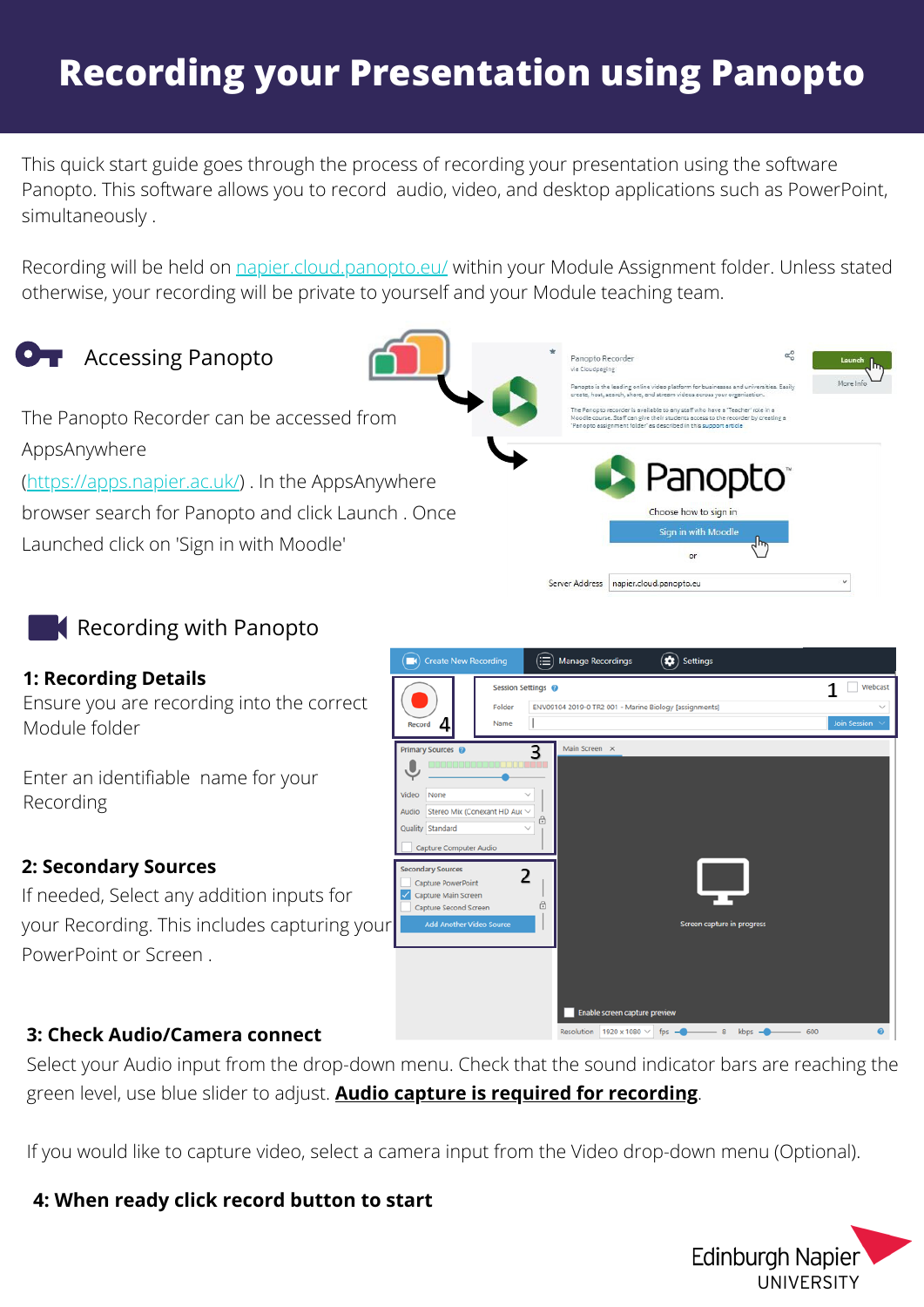# **Recording your Presentation using Panopto**



## After Recording

Deliver your presentation. when your presentation is completed click the Stop (F10) button to end Recording.

The Recording Complete message will appears, to Save and upload the recording to the Panopto server click Done.he recording upload may take a few minutes to complete.

 $\Box$ 



# Editing Your Recording

Recording will be uploaded to napier.cloud.panopto.eu/. To access the Module Assignment folder; select Browse from the left hand side menu and click onto the arrow next to your module title, select the Module assessment folder.

Hover mouse over video and select Edit

## **1: Change the Video Title**

The title of your video can be updated by clicking on the title bar and updating the text. Click Enter when you're finished

### **2: Trim the Video**

Play video to where removal will start, select the cut tool , click and drag the gray line to trim out the section of the video. Edits can be made to beginning, end and middle of recording.

Removed section will be grayed over and will not appear in the video when it is published.



### **3: Save Changes by clicking Apply button**